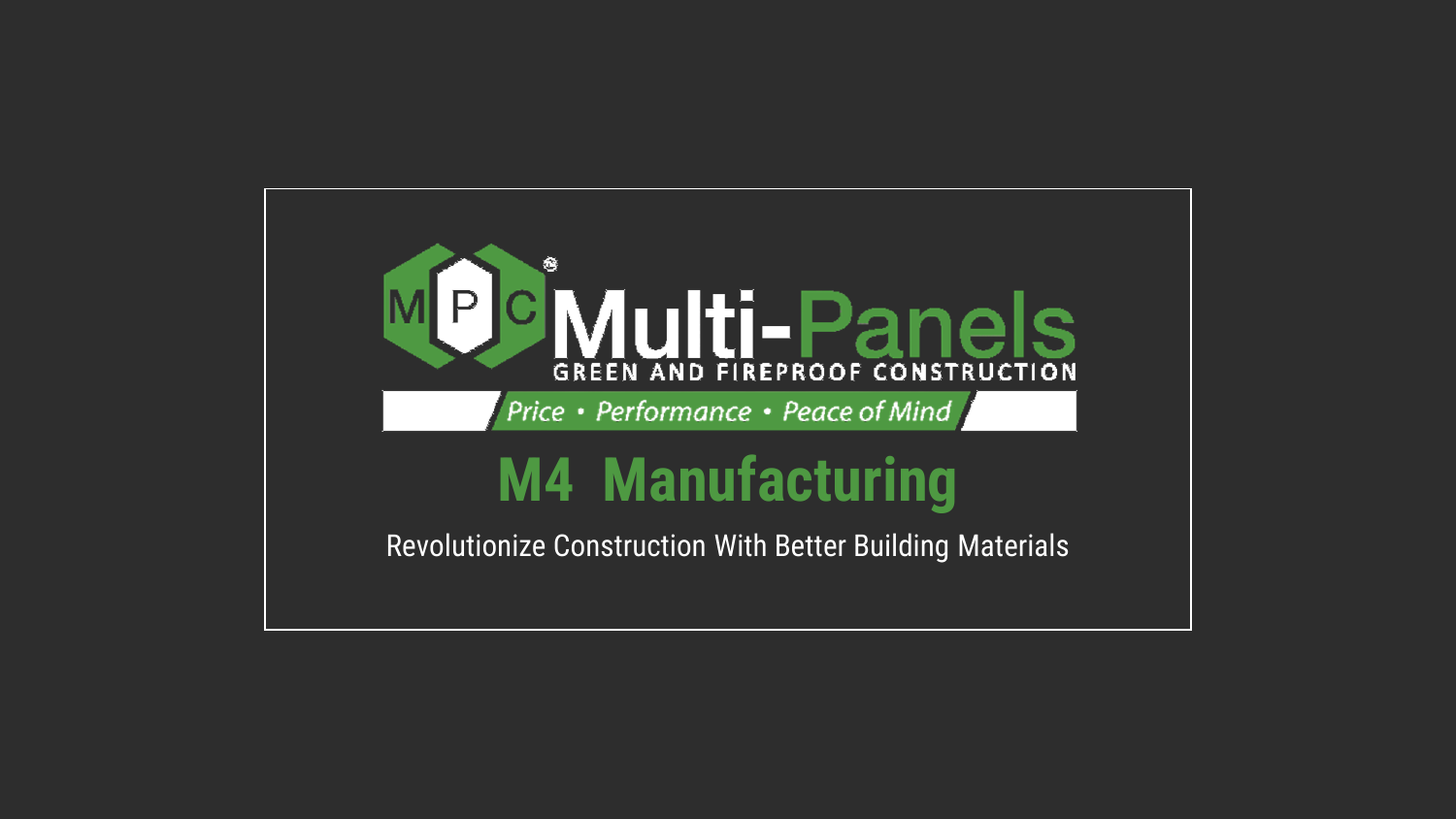### **The Challenge**

Production In China as today is not feasible anymore therefore we will move the production of the M4 construction board to US, The Worlds biggest building market and seek funding for this strategy.

The challenge today:



#### **Low Quality Of Panels Available**

Traditional construction materials burn, rot, mold, heavy, multi layers (wood sheathing, poured concrete, gypsum overlayment ).



**Increasing Costs Of logistic From China**

Today we produce in China and ship to North America. logistics costs are increasing dramatically, having risen 500% in last 12 months period



#### **Import Tariff**

The trade war between US and China has triggered a 25% import tariffs on our goods into USA.



#### **"Made in China"**

"Made in China" vs "Made in US" brand can be eliminated by production in US, further current exchange rate risk RMB/USD.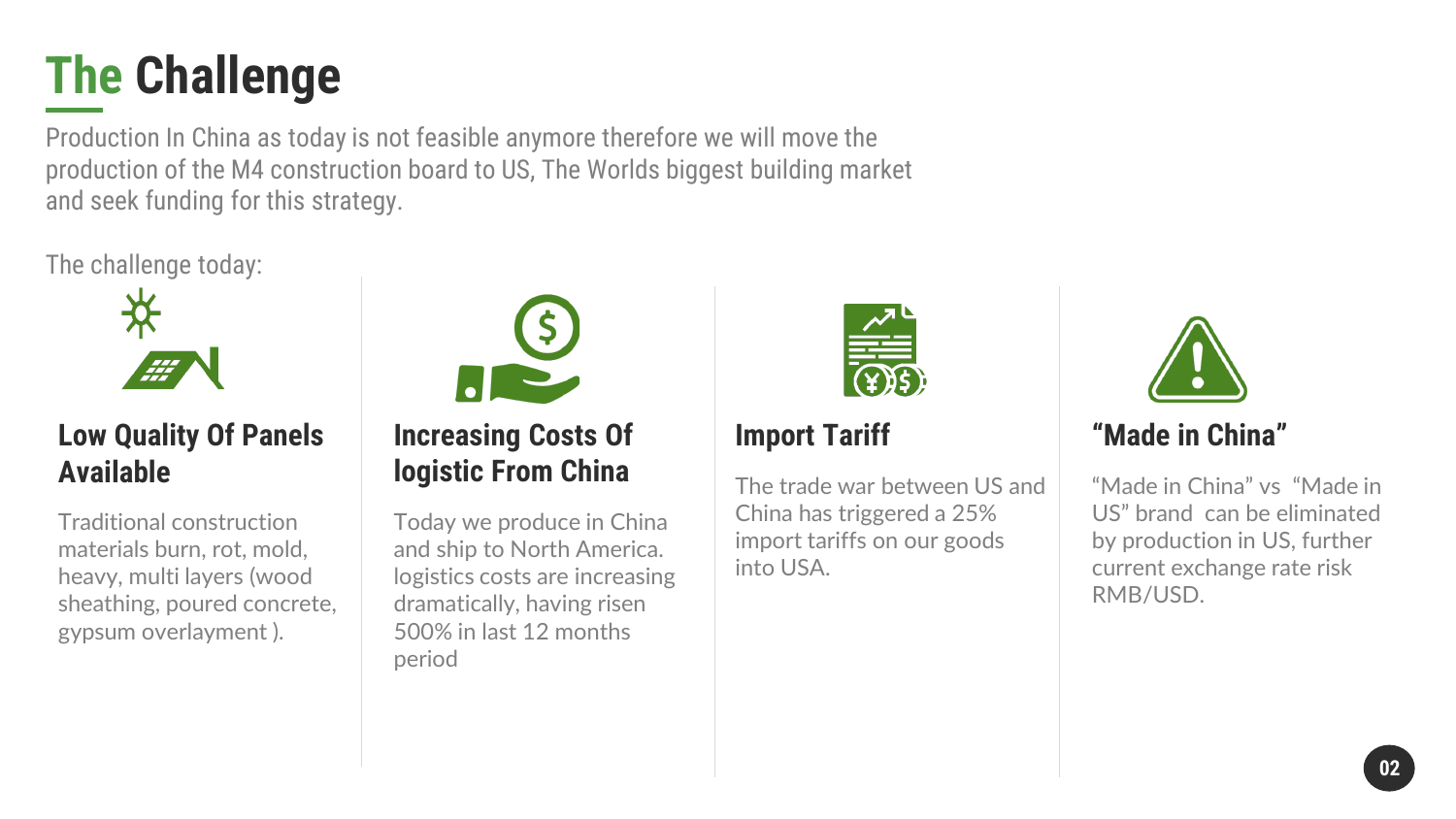

# **\*Global Market size 2020 USD 6.8 Billion Market Entry-**

**(approx. 80% of total market size in North America and North EU)**

Good news – we've been successfully in ICC and UL certifications last 6 years and selling the M4 into US for 2 years via China based production – Market segments

**Current Market Segment**:

1. M4 Subfloor

#### **New Market Segments**:

- M4 Sheathing (Market size\*)
- M4 OSB Overlayment boards
- 3. M4 Roof Underlayment
- 4. M4 SIPS (Structural Insulated Panel System)

\*Source: https://www.expertmarketresearch.com/reports/exterior-sheathing-market

**03**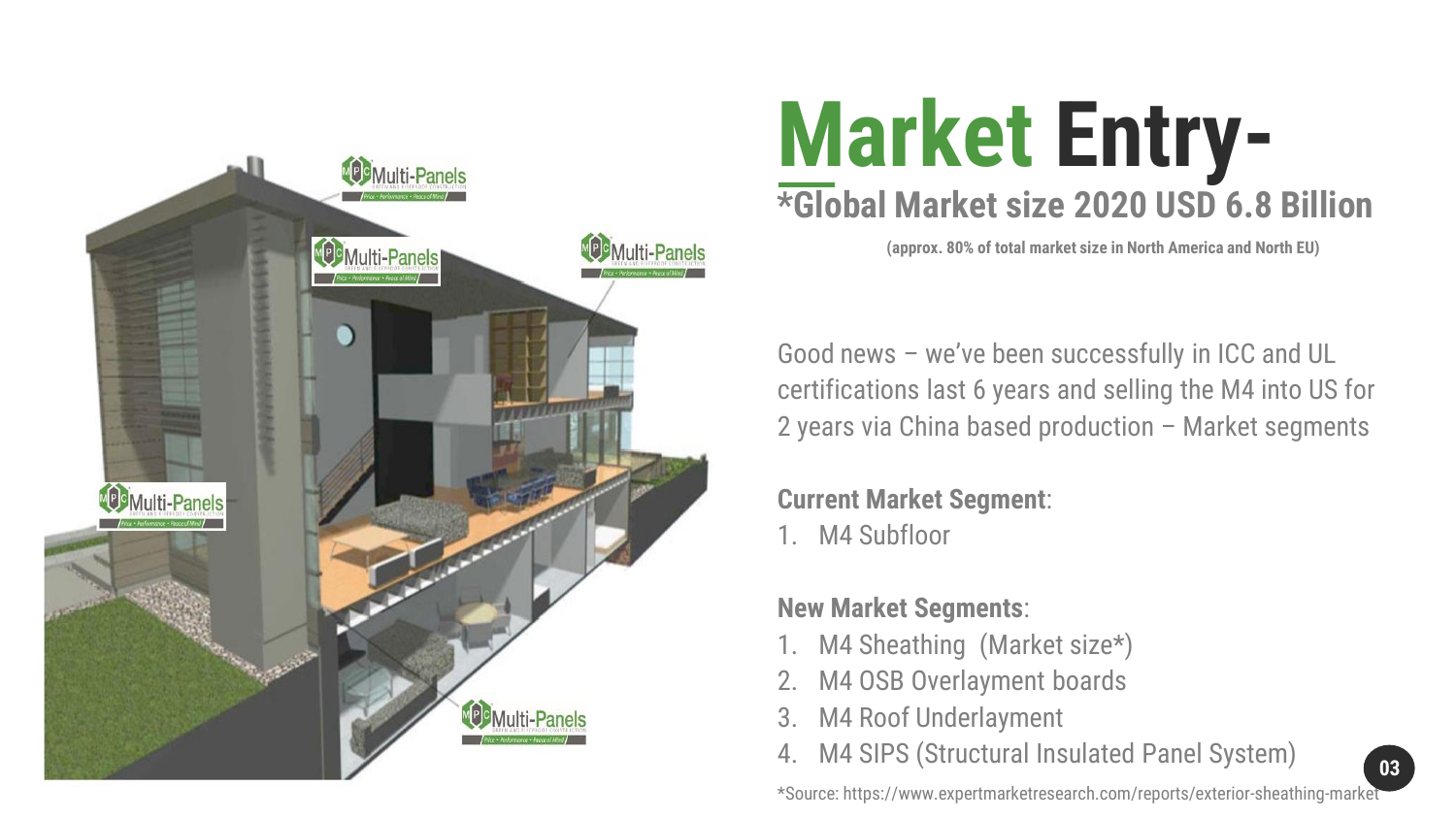### **Progress & Traction**



- Armorwall bought by DuPont
- JetBoard bought by Mitek
- ExtremeGreen bought by Huber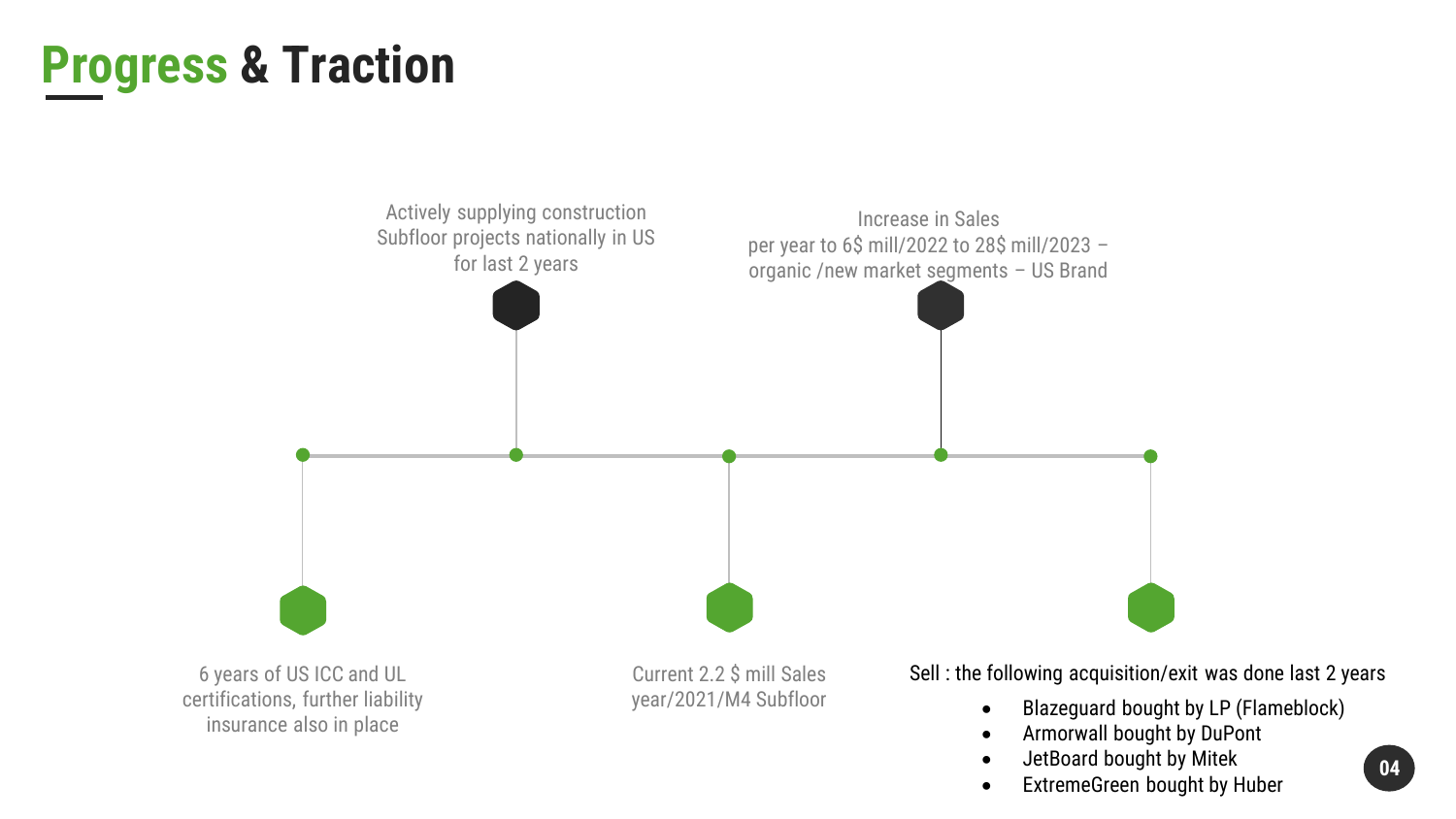**M4 a Better Building Material-Unlimited Market Potential – M4 will change the way of construction – barely no competition**

- **Noncombustible**
- 2. Rot Resistant
- **Mold Resistant**
- **Structural**
- 5. Single layer replacement
- 6. US Made Brand

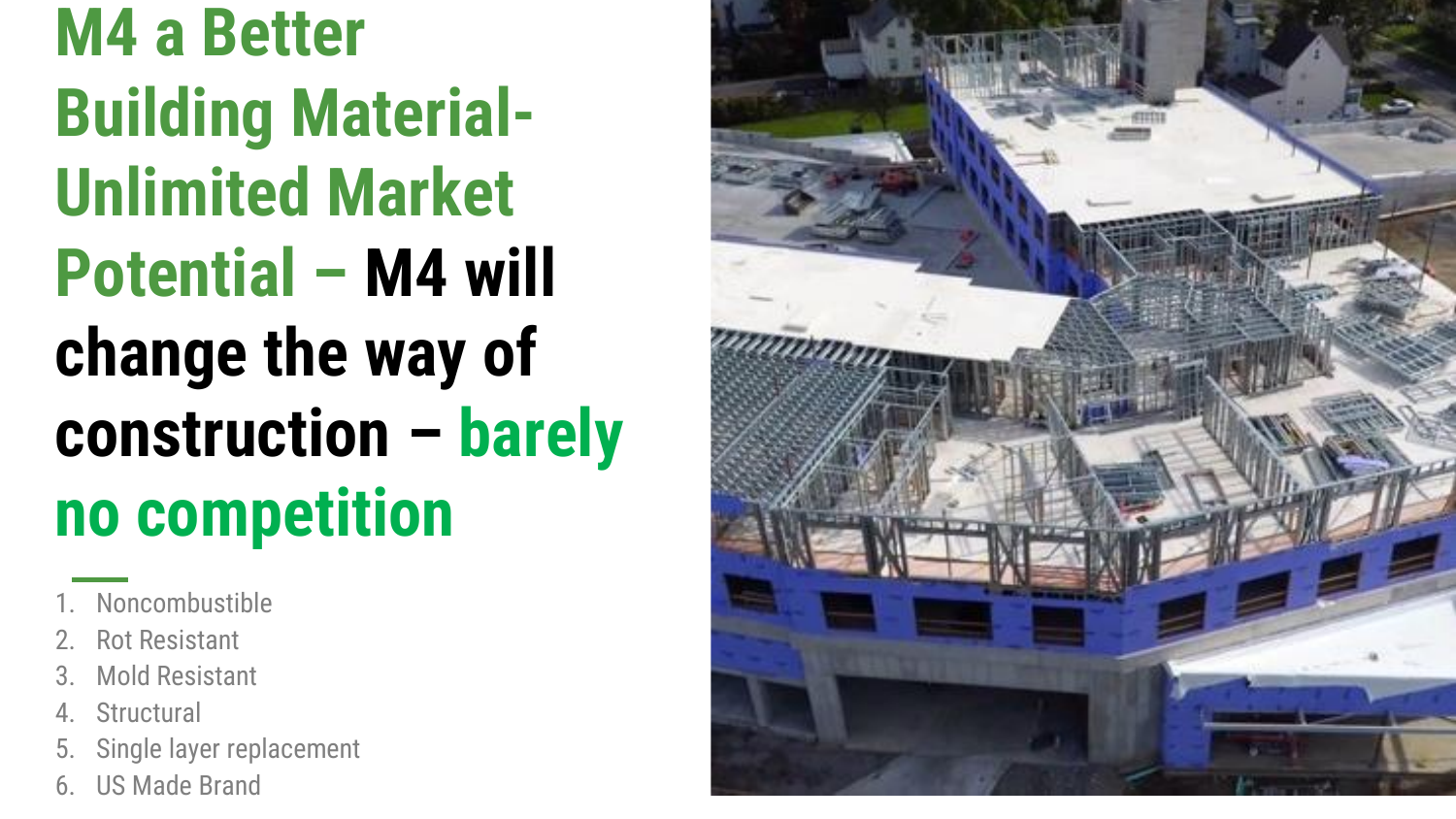# **M4 Profitability ea US Production**

**10 Trucks ½" & 10 Trucks ¾" Per Month – Total 20 45 Trucks ½" & 45 Trucks ¾" Per Month – Total 90**

#### **¾" thick subfloor**

Low-priced competitor \$110 5% below cheap competitor = \$104.50 Fully loaded COGS = \$75.95 ex works Profit ea = **\$28.52 ea or 27.3%**

#### **½" thick overlay / wall sheathing**

Low-priced competitor \$50 5% below cheap competitor = \$47.50 Fully loaded  $COGS = \dot{S}39.04$  ex works Profit ea = **\$8.45 ea or 17.8%**

Blended Profit, Product Mix = 23.4% Blended Profit, Product Mix = 46.7%

#### **¾" thick subfloor**

Low-priced competitor \$110 5% below cheap competitor = \$104.50 Fully loaded COGS = \$55.49 ex works Profit ea = **\$49.01 ea or 46.9%**

#### **½" thick overlay / wall sheathing**

Low-priced competitor \$50 5% below cheap competitor = \$47.50 Fully loaded  $COGS = \dot{S}25.40$  ex works Profit ea = **\$22.10 ea or 46.5%**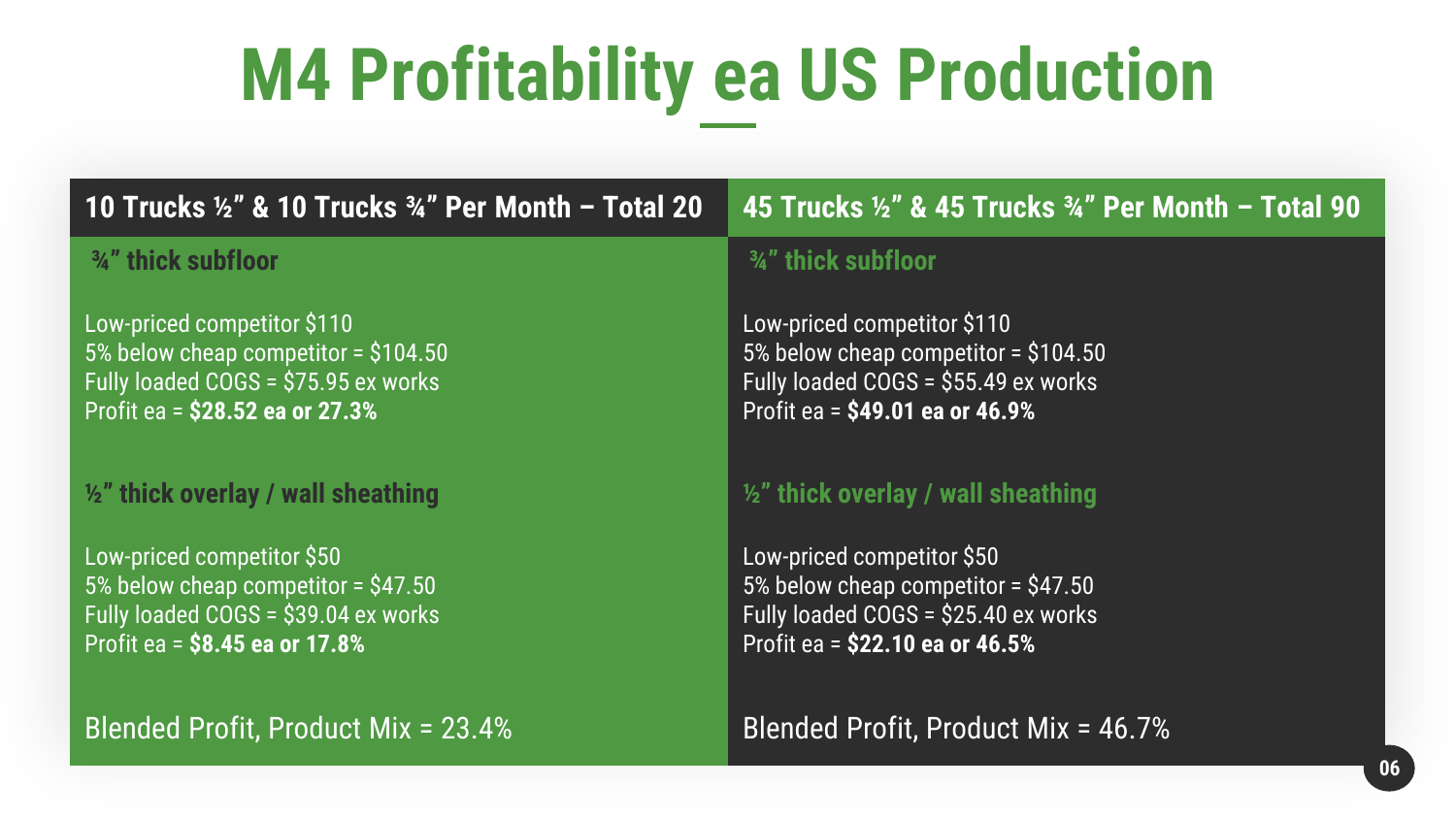### **2022/Budget/20 Trucks / Month EBITDA Scenarios**

|                        |               |                 | Total pcs. per days/1 shift |               |                    |                  |             |
|------------------------|---------------|-----------------|-----------------------------|---------------|--------------------|------------------|-------------|
|                        |               |                 | $1/2$ "                     | 3/4"          |                    | <b>Revenue</b>   |             |
| <b>Price EX WORKS</b>  | $\frac{1}{2}$ | $\frac{3}{4}$ " | 205                         | 136           | <b>Total / Day</b> | Tot/Mo (22 days) | Tot/Yr      |
| 20%                    | \$48.80       | \$94.94         | \$9,983                     | \$12,946      | \$22,929           | \$504,435        | \$6,053,221 |
| 23.4% - (Blended)      | \$47.50       | \$114.50        | \$10,426                    | \$13,521      | \$23,947           | \$526,825        | \$6,321,902 |
| 30%                    | \$55.78       | \$115.60        | \$11,409                    | \$14,796      | \$26,204           | \$576,497        | \$6,917,967 |
| 35%                    | \$60.07       | \$116.85        | \$12,287                    | \$15,934      | \$28,220           | \$620,843        | \$7,450,118 |
|                        |               |                 |                             |               |                    |                  |             |
| <b>EBITDA EX WORKS</b> |               |                 | $\frac{1}{2}$               | $\frac{3}{4}$ |                    | Tot/Mo (22 days) | Tot/Yr      |
| 20%                    | \$9.76        | \$18.99         | \$1,997                     | \$2,589       | \$4,586            | \$100,887        | \$1,210,644 |
| 23.4% - (Blended)      | \$11.93       | \$23.20         | \$2,440                     | \$3,164       | \$5,604            | \$123,277        | \$1,479,325 |
| 30%                    | \$16.73       | \$32.55         | \$3,423                     | \$4,439       | \$7,861            | \$172,949        | \$2,075,390 |
| 35%                    | \$21.02       | \$40.90         | \$4,300                     | \$5,577       | \$9,877            | \$217,295        | \$2,607,541 |

#### **NOTES:**

Above estimated EBITDA scenarios at 10 trucks 1/2" and 10 trucks 3/4" per month. This equals 205 pcs 1/2" and 136 pcs 3/4" per day.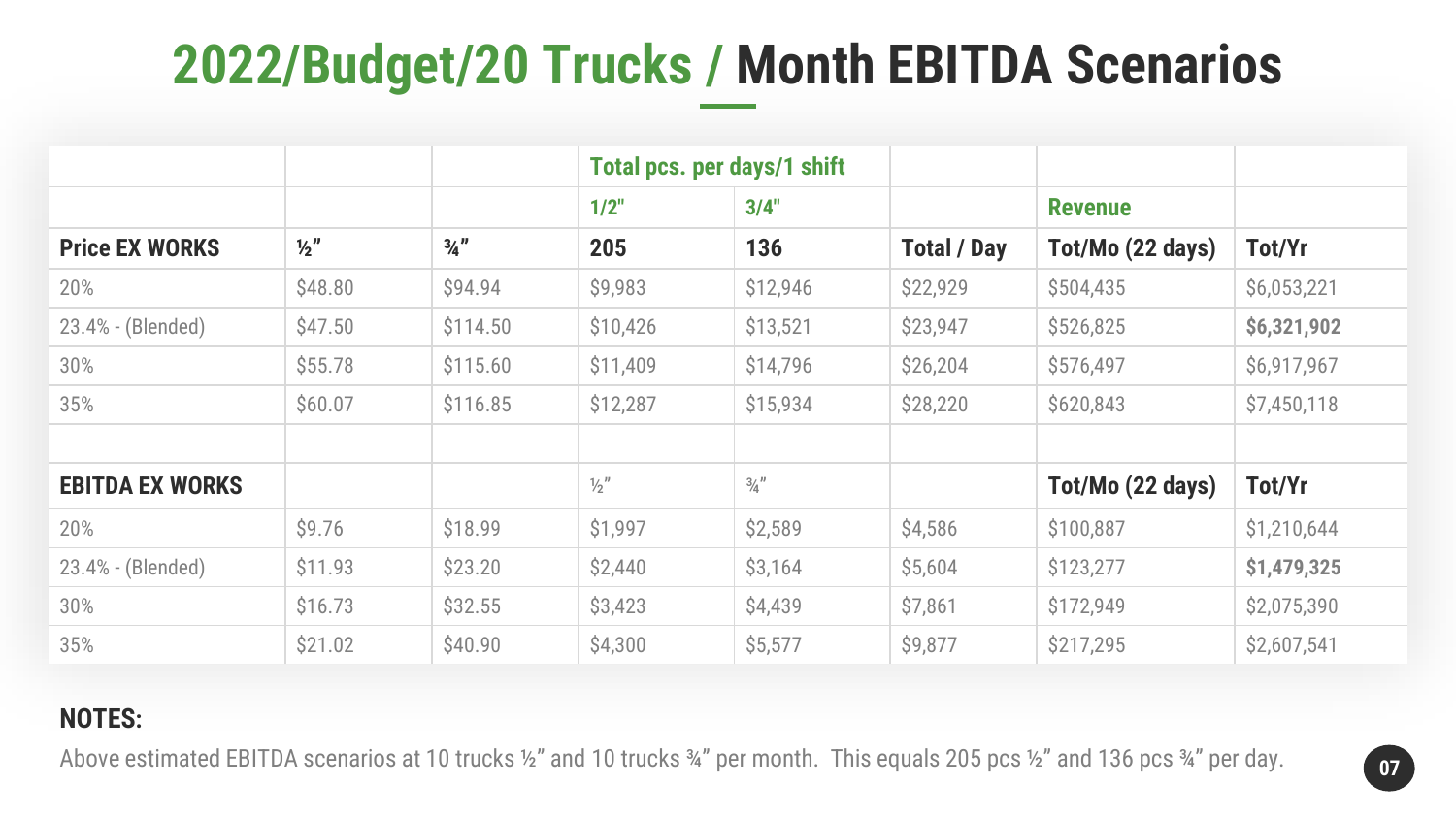### **2023/Budget/90 Trucks / Month EBITDA Scenarios**

|                        |               |                 | <b>Total pcs.per day/1 shift</b> |               |                    |                  |              |
|------------------------|---------------|-----------------|----------------------------------|---------------|--------------------|------------------|--------------|
|                        |               |                 | $1/2$ "                          | 3/4"          |                    | <b>Revenue</b>   |              |
| <b>Price EX WORKS</b>  | $\frac{1}{2}$ | $\frac{3}{4}$ " | 920                              | 614           | <b>Total / Day</b> | Tot/Mo (22 days) | Tot/Yr       |
| 25%                    | \$33.87       | \$73.99         | \$31,176                         | \$45,402      | \$76,579           | \$1,684,731      | \$20,216,770 |
| 30%                    | \$36.29       | \$79.27         | \$33,403                         | \$48,645      | \$82,049           | \$1,805,069      | \$21,660,825 |
| 35%                    | \$39.08       | \$85.37         | \$35,973                         | \$52,387      | \$88,360           | \$1,943,920      | \$23,327,042 |
| 46.7% (Blended)        | \$47.50       | \$104.50        | \$43,869                         | \$63,887      | \$107,756          | \$2,370,634      | \$28,447,613 |
|                        |               |                 |                                  |               |                    |                  |              |
| <b>EBITDA EX WORKS</b> |               |                 | $\frac{1}{2}$                    | $\frac{3}{4}$ |                    | Tot/Mo (22 days) | Tot/Yr       |
| 25%                    | \$8.47        | \$18.50         | \$7,794                          | \$11,351      | \$19,145           | \$421,183        | \$5,054,193  |
| 30%                    | \$10.89       | \$23.78         | \$10,021                         | \$14,594      | \$24,615           | \$541,521        | \$6,498,248  |
| 35%                    | \$13.68       | \$29.88         | \$12,590                         | \$18,336      | \$30,926           | \$680,372        | \$8,164,465  |
| 46.7% (Blended)        | \$22.26       | \$48.62         | \$20,487                         | \$29,835      | \$50,322           | \$1,107,086      | \$13,285,035 |

#### **NOTES:**

NOTES: Above estimated EBITDA scenarios at 45 trucks ½" and 45 trucks ¾" per month. This equals 920 pcs ½" and 614 pcs ¾" per day.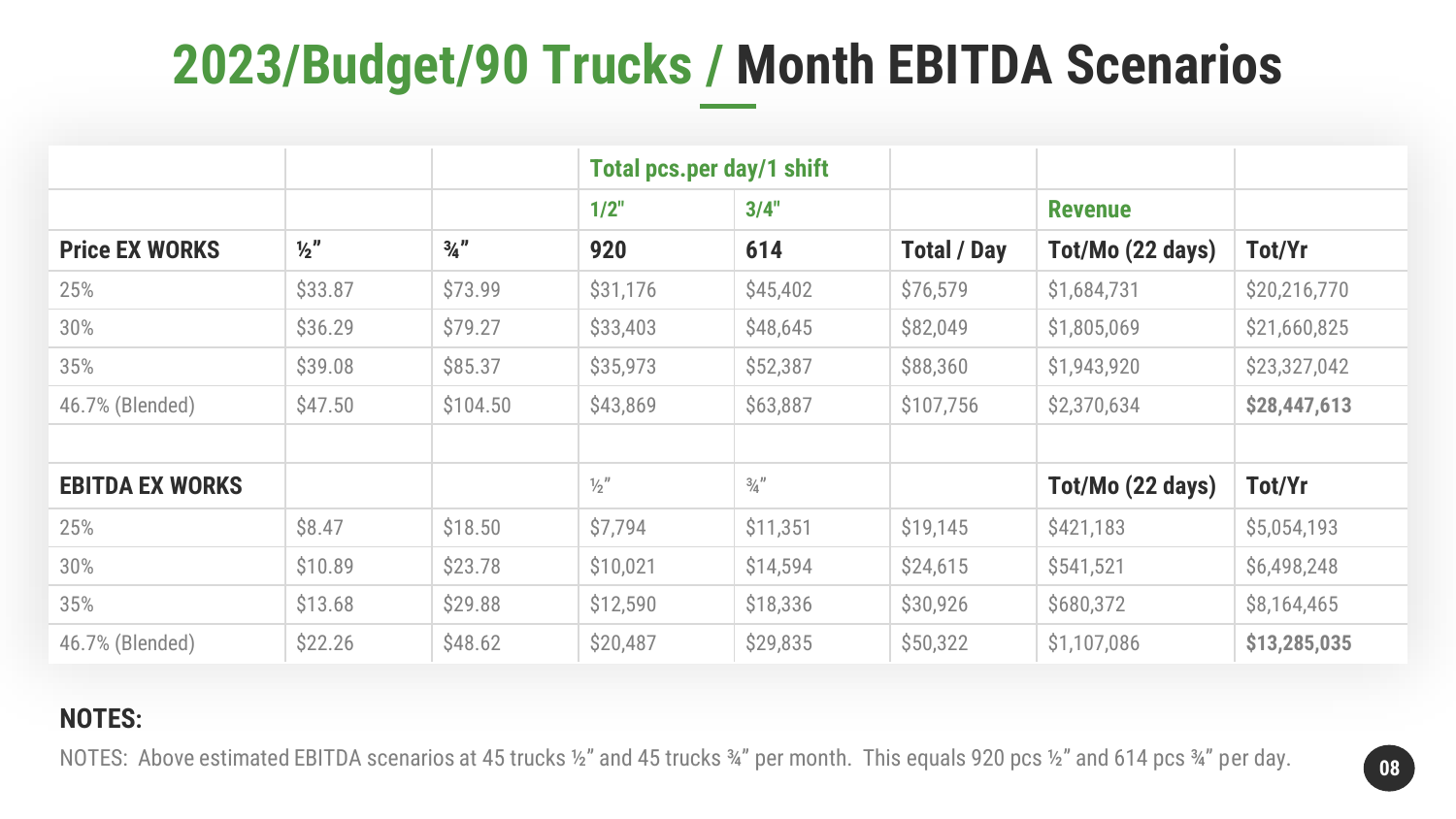### **Requirement & Use of Funds**

We are seeking investment of minimum \$5.000,000 to establish a new US production for the M4 product.

#### **+75.000 SF Production Facility \$ 2.100.000**

- Good logistic to Mgo mines of raw material (Premier - Gabbs, NV or Baymag AB CA)
- Direct rail spur at the facility
- 1000 SF Office space
- 2-4 truck loading ports
- low Corporate Tax

#### **M4 Production equipment = \$2,400,000**

■ Output 614 pcs M4 subfloor & 920 pcs M4 wall sheathing /day = capacity 1505 pcs/day/1 shift = 90 trucks/month

#### **Cost of raw material need \$500,000**

Purchase of raw material and building up stocks and salaries payments until income.

Cashflows will be financed by factoring until self finance level achieved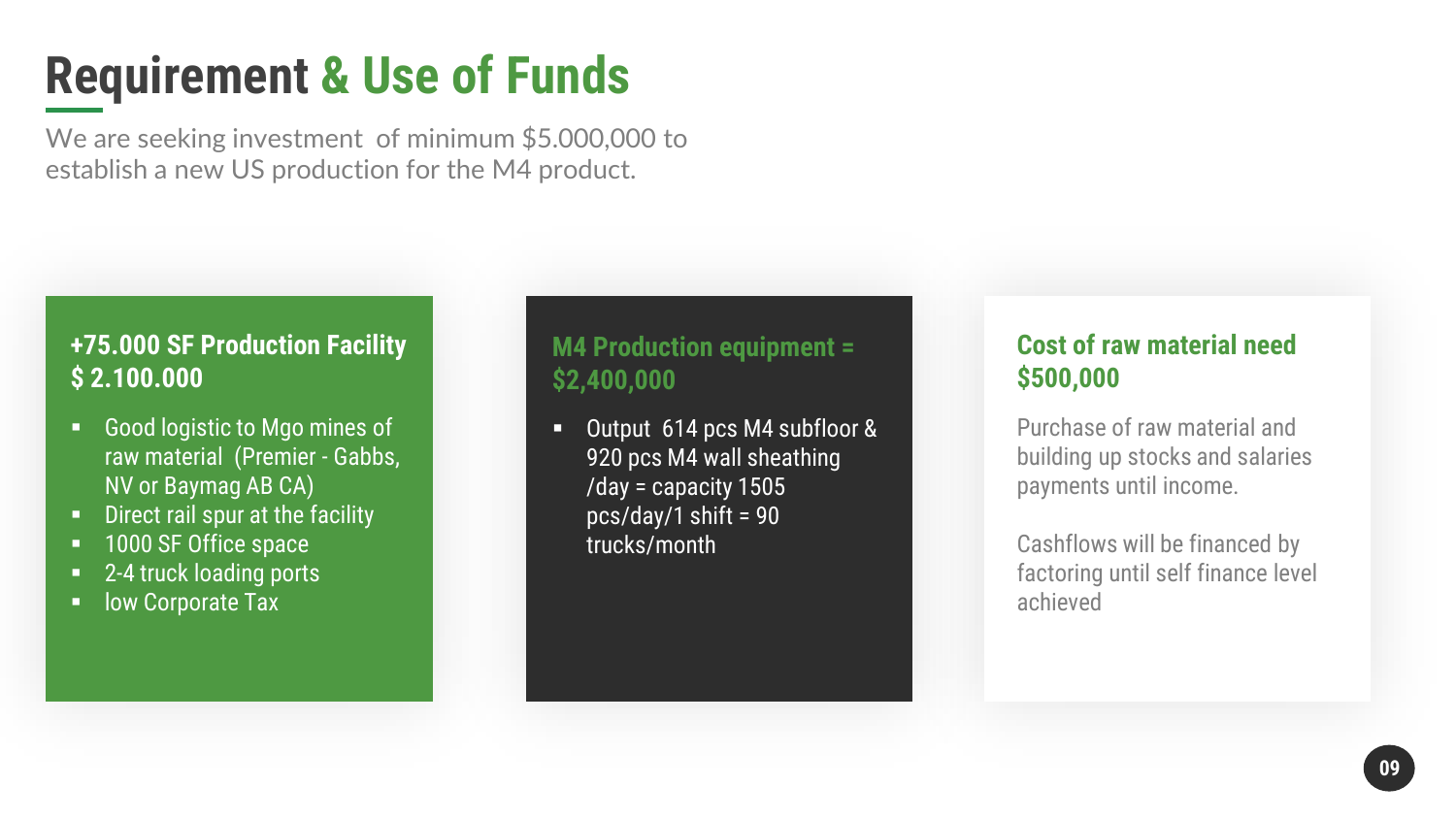### **Valuation estimate of the M4 concept**

3th part Valuation of the M4 concept as of today, **with** production in US estimated to be \$39 mill\* \*Stonebridge Advisory Inc.

#### **Distribution channel value**

With current production in China:

Past customers include Amazon, Marriott, Hampton Inn, Foxconn & many more

#### **M4 Goodwill Value**

Invested > \$1.300.000 in ICC and UL certification and Marketing

The certifications over the last 6 years give the right to sell and distribute in North America in compliance with both IRC and IBC and Florida Building code

M4 is today a strong Brand name in the construction industry

#### **M4 formulation value**

The M4 Formulation is privately owned by Sten Sorensen and no one else World Wide as of today have same product solution as M4 with it's certified features and scope.

The market potential is  $$6.8$ billons\*\*

\* \*https://www.expertmarketresearch.com/reports/exteriorsheathing-market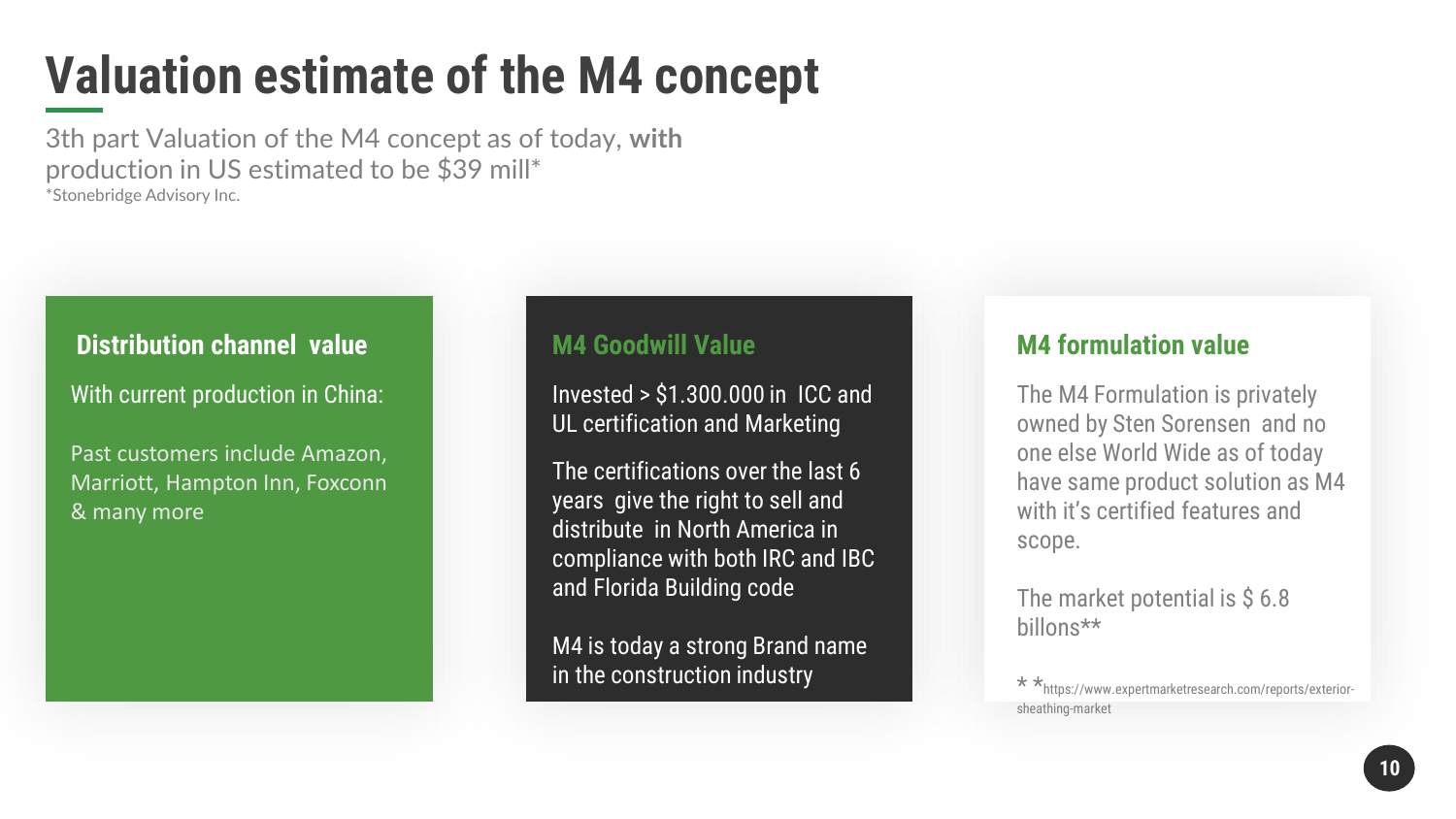

### **Shares offering**

**Pre offering: Valuation \$ 39 mill\* – total ordinary shares 5.000.000 /value per share \$ 7.8**

**Pre offering per share \$ 5.85 – up to 1.500.000 shares offered in the pre offering** 

**Current Owner Sten Sorensen 5.000.000 shares**

**\*Stonebridge Advisory Inc**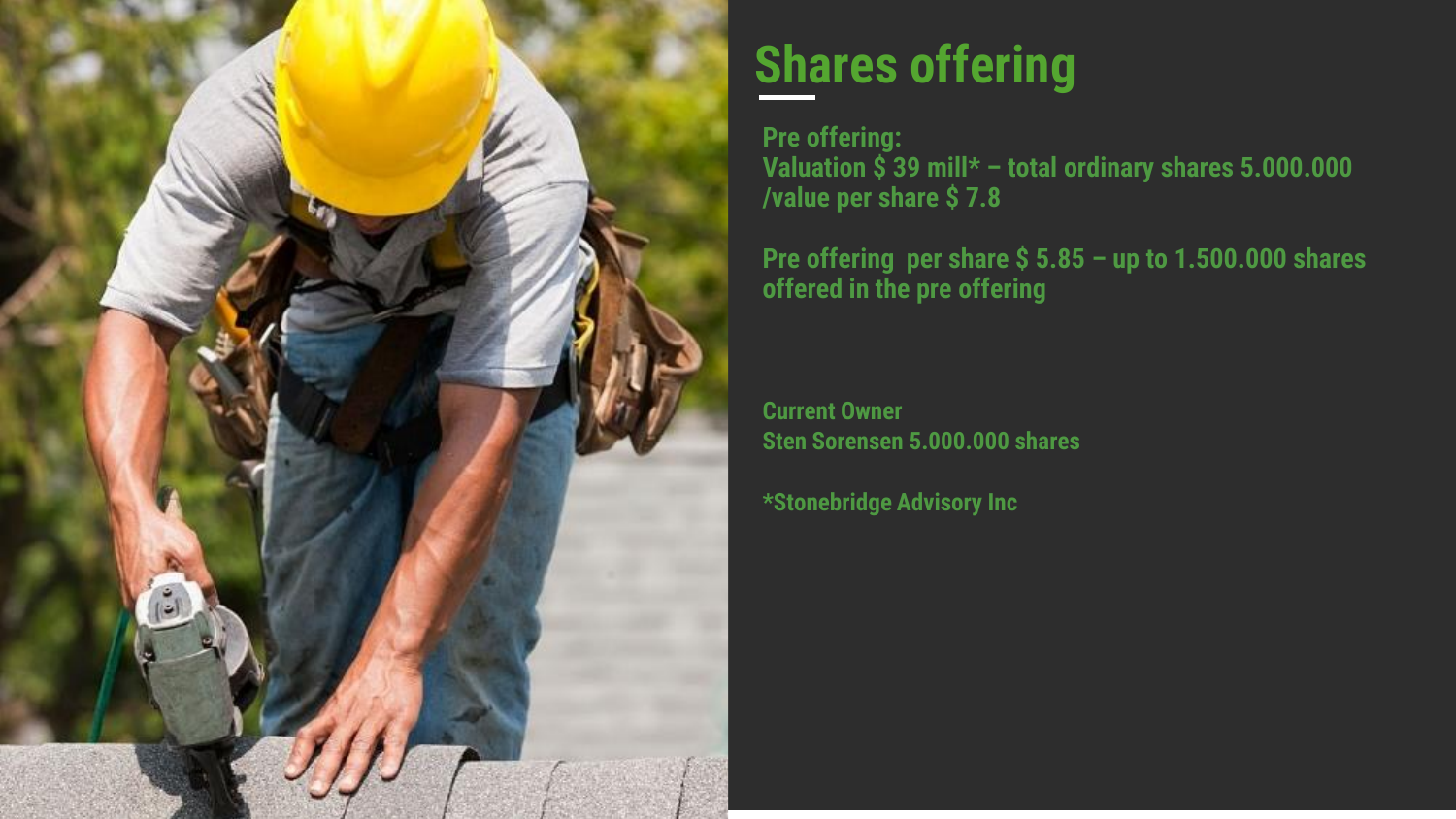### **Production Timeline – if \$5 mill funded-Fully Operational**

| <b>May '22</b> | Dep Hangar $\sim$ 200k | <b>July '22</b><br><b>Equipment Freight from</b><br>CN to US $\sim$ \$400k |                                       | <b>Sep - Dec '22</b><br><b>Install Equipment</b><br>$\sim$ \$313 $k$ |                                       |                       |
|----------------|------------------------|----------------------------------------------------------------------------|---------------------------------------|----------------------------------------------------------------------|---------------------------------------|-----------------------|
| Jan            | Feb                    | Mar                                                                        | Apr                                   | Sep<br>Jun                                                           | <b>Oct</b>                            | <b>Nov</b>            |
| <b>May '22</b> |                        | <b>Jun '22</b>                                                             | <b>Aug '22</b>                        |                                                                      | <b>Jan '23</b>                        | <b>Feb '23</b>        |
| $\sim$ \$375k  | <b>Equipment Dep</b>   | <b>Equip Balance</b><br>$\sim$ \$835k - Hangar<br><b>Balance \$1.900</b>   | Install/Buy US<br>Equip $\sim$ \$400k |                                                                      | <b>Production Line</b><br>Operational | <b>First Delivery</b> |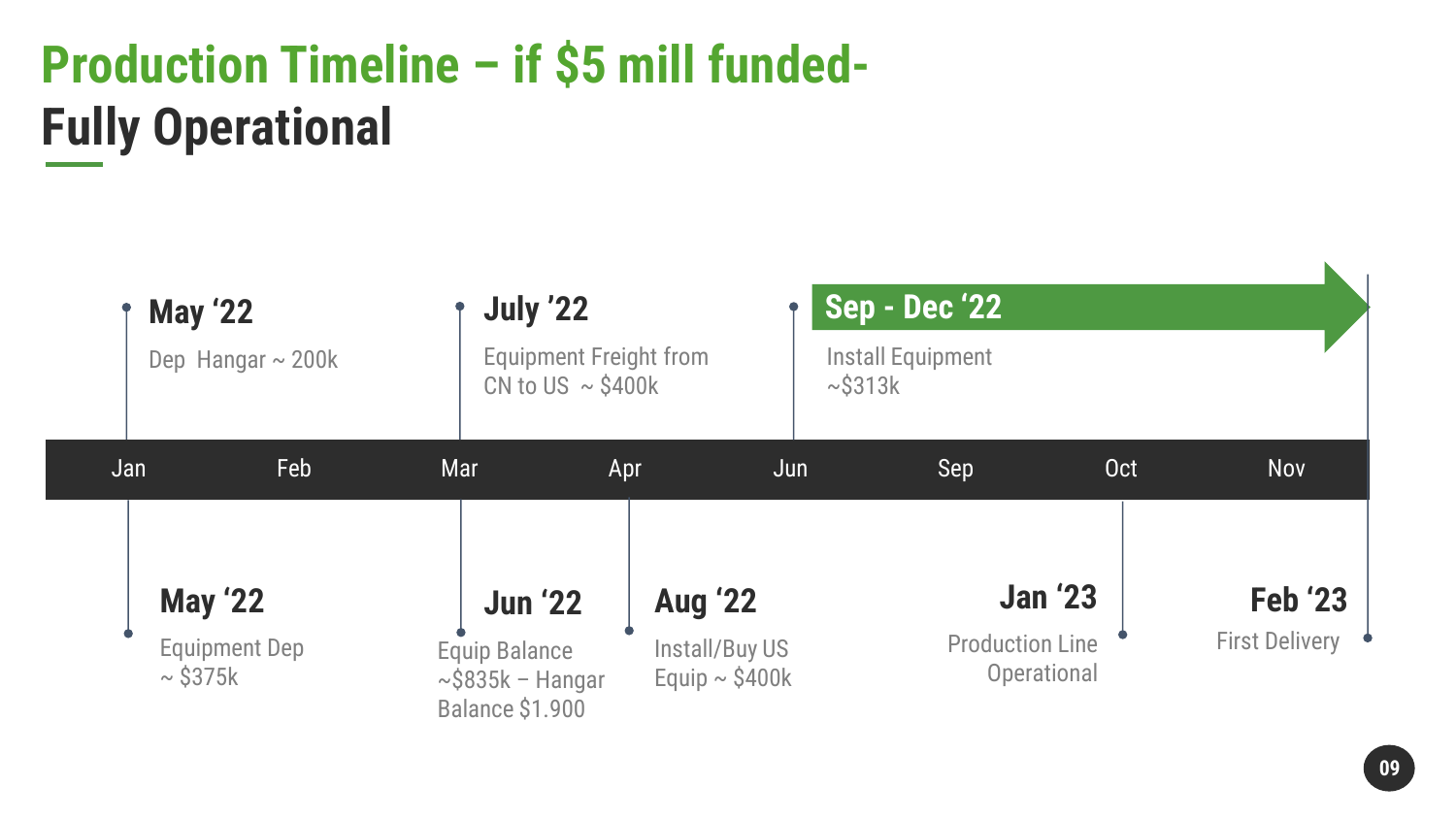# **The Team (current + future)**

Experienced in production, sales, marketing & distribution of cement board sheathing







25+ years experience as CEO in Renewable Energy and Off Site Modular Production. MBA International Trade, Bachelor Degree in Finance, Accounting and Export

#### **Birgitte Bruhn CFO**

20+ years experience in corporate financial reporting. 15 years KPMG. Graduate Diploma in Business Administration

#### **Mike Kavanagh CRO**

19+ years in structural cement board sales, marketing & distribution. CEO Ameriform 14 years. BBA Finance & Operations

### **Production & Sales Team**

Current Sales Team (3) New Production Manager (1) New Production Staff (18 – 24 depending shifts/volume output)